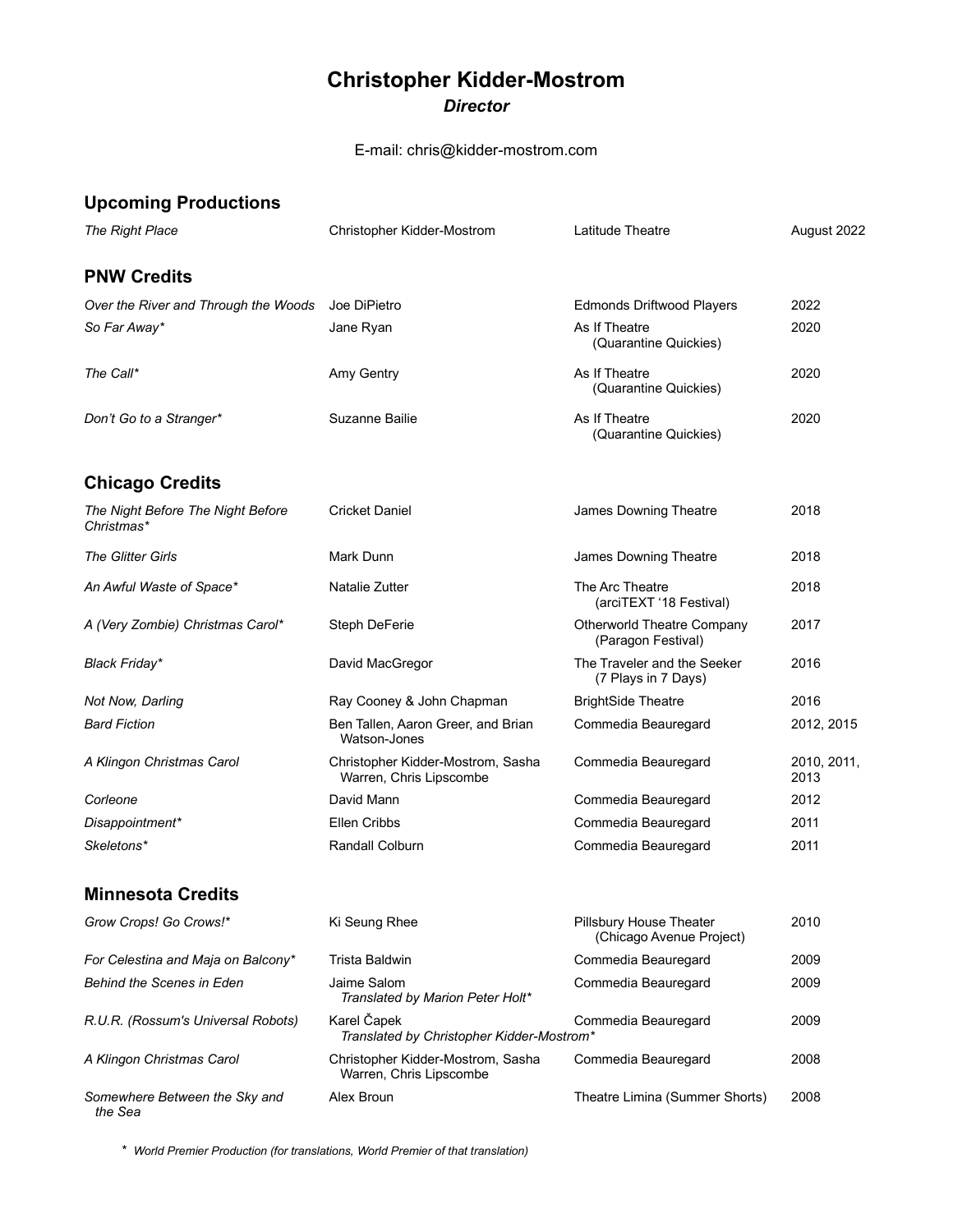| Julie's Unfortunate Arrangement* | Matthew A. Everett, Sasha Walloch,<br>Christopher Kidder-Mostrom          | Commedia Beauregard/MN Fringe<br>(Five-Fifths of Romeo & Juliet) | 2008 |
|----------------------------------|---------------------------------------------------------------------------|------------------------------------------------------------------|------|
| Circumference                    | Amy Salloway                                                              | <b>Awkward Moment Productions</b>                                | 2008 |
| Fine Plum Rules*                 | Christopher Kidder-Mostrom                                                | Pillsbury House Theatre<br>(Chicago Avenue Project)              | 2008 |
| A Pirate Casts Aspersions*       | A.M. Scott                                                                | In The Basement Productions<br>(Love Bites Event)                | 2008 |
| The Young Lady's Consent         | Leandro Fernández de Moratín<br>Translated by Christopher Kidder-Mostrom* | Commedia Beauregard                                              | 2007 |
| Prime Numbers*                   | <b>Scott McMorrow</b>                                                     | Theatre Limina (Summer Shorts)                                   | 2007 |
| <b>Burning Bright</b>            | John Steinbeck                                                            | In The Basement Productions                                      | 2007 |
| Fire in the Basement             | Pavel Kahout                                                              | Lex-Ham Community Theater                                        | 2007 |
|                                  | Translated by Bill Findlay                                                |                                                                  |      |
| Motomorphosis                    | Vaclav Havel                                                              | Lex-Ham Community Theater                                        | 2007 |
| The Jeweler's Shop               | Pope John Paul II                                                         | Commedia Beauregard                                              | 2007 |
| Opus 3: Variation of a Play      | Christopher Kidder-Mostrom                                                | In The Basement Productions<br>(Love Bites Event)                | 2006 |
| The Mandrake                     | Niccolo Machiavelli<br>Translated by Christopher Kidder-Mostrom*          | In The Basement Productions                                      | 2005 |
| <b>The Father</b>                | <b>August Strindberg</b><br>Adapted by Bruce Bunger                       | <b>Cromulent Shakespeare Company</b>                             | 2004 |
| Wondrous*                        | Paul Dios                                                                 | Pillsbury House Theatre (Chicago<br>Avenue Project)              | 2004 |
| <b>The Nerd</b>                  | Larry Shue                                                                | Oops Dinner Theater                                              | 2003 |
| The Tempest                      | William Shakespeare                                                       | Cromulent Shakespeare Company                                    | 2003 |
| The Happy Hour: The Musical*     | Michael H. King                                                           | <b>THB Productions/MHK Music</b>                                 | 2002 |
| Gate B <sup>*</sup>              | Jody Blindauer & Tammy Shanley                                            | Center for Performing Arts Projects                              | 2002 |
| Mookie: Evil Clowns in Love*     | Joel Anthony & Mitchell Bucky Fay                                         | Center for Performing Arts Projects                              | 2002 |
| Sorry! Wrong Chimney!            | Jack Sharkey & Leo W. Sears                                               | Commedia Beauregard                                              | 2001 |
| <b>Reform School Timmy</b>       | <b>Timothy Siragusa</b>                                                   | Phoenix Playhouse                                                | 2000 |
| Sexual Perversity in Chicago     | David Mamet                                                               | Commedia Beauregard                                              | 2000 |
| Opus 3And Then Some*             | Christopher Kidder-Mostrom                                                | Commedia Beauregard                                              | 2000 |
| Life of the Party                | Marrijane & Joseph Hayes                                                  | Brainerd Teen Theatre Co.                                        | 1990 |
| <b>Other Regional Credits</b>    |                                                                           |                                                                  |      |
| <b>Heathers: The Musical</b>     | Kevin Murphy & Lawrence O'Keefe                                           | Clark Musical Theatre -<br>Worcester, MA                         | 2017 |
| <b>Vincent</b>                   | <b>Leonard Nimoy</b>                                                      | Peters Park Repertory Theatre --<br>$Cion Cin B1$                | 1998 |

*The Line That Picked Up 1000 Babes* Eric Berlin **Morningside University** 1996

Sioux City, IA Breathing\* **Breathing\* Breathing\* Breathing\* Ginny Duncan Peters Park Repertory TheatreThe Nerd Community Theatre***Foreplay, or The Art of the Fugue* David Ives **Peters Park Repertory Theatre**

## **Choreographer (Dance and Fight)**

| <b>Superior Donuts</b>       | Fight Choreographer | <b>Beverly Theatre Guild</b>     | 2018       |
|------------------------------|---------------------|----------------------------------|------------|
| <b>Heathers: The Musical</b> | Choreographer       | <b>Clark Musical Theatre</b>     | 2017       |
| <b>Bard Fiction</b>          | Choreographer       | Commedia Beauregard              | 2012, 2015 |
| Corleone                     | Choreographer       | Commedia Beauregard              | 2012       |
| The Happy Hour: The Musical  | Co-Choreographer    | <b>THB Productions/MHK Music</b> | 2002       |